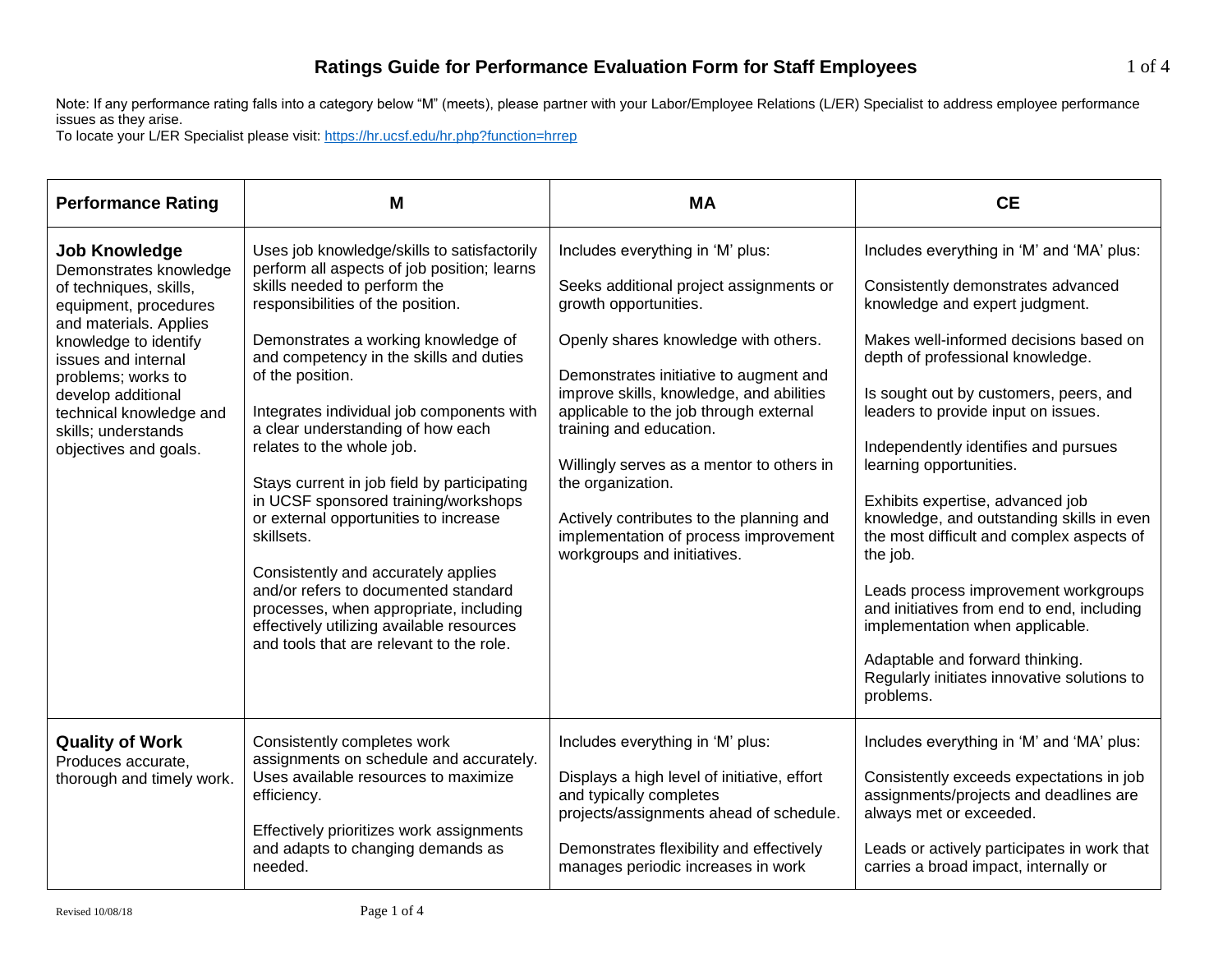| <b>Ratings Guide for Performance Evaluation Form for Staff Employees</b> |  |
|--------------------------------------------------------------------------|--|
|--------------------------------------------------------------------------|--|

 $2 \underline{\text{of}} 4$ 

|                                                                                                                    | Provides timely and clear communication<br>to customer, manager or other units with<br>regular status updates including any<br>deadlines that may not be met; provides<br>revised plans and timelines to resolve<br>issues that may have been a result of<br>missed deadlines.                                                                                                                                                                             | volume while continuing to meet pre-<br>established deadlines.                                                                                                                                                                                                    | externally to the unit.<br>Develops and implements strategies and<br>processes to more effectively handle<br>increased volume and shares with and/or<br>trains team members.                                                                                                                                                                                            |
|--------------------------------------------------------------------------------------------------------------------|------------------------------------------------------------------------------------------------------------------------------------------------------------------------------------------------------------------------------------------------------------------------------------------------------------------------------------------------------------------------------------------------------------------------------------------------------------|-------------------------------------------------------------------------------------------------------------------------------------------------------------------------------------------------------------------------------------------------------------------|-------------------------------------------------------------------------------------------------------------------------------------------------------------------------------------------------------------------------------------------------------------------------------------------------------------------------------------------------------------------------|
| <b>Judgment</b><br>Utilization of analytical<br>and problem-solving<br>skills; ability to make<br>sound decisions. | Analyzes specific circumstances of a<br>particular situation and utilizes<br>established policy, procedures, past<br>practice and relevant resources to<br>resolve issues or prioritize work.<br>Utilizes critical thinking skills to analyze<br>issues, identify problems, and resolve<br>conflicts.<br>Makes clear, consistent, timely and<br>transparent decisions.<br>Knows when to consult supervisor and<br>when to proactively ask others for help. | Includes everything in 'M' plus:<br>Anticipates problems and is forward-<br>thinking in problem solving and decision<br>making.<br>Takes initiative in addressing issues.<br>Proactively identifies other options and<br>considers consequences of all decisions. | Includes everything in 'M' and 'MA' plus:<br>Recognized as a leader and frequently<br>sought out as a resource for problem<br>solving.<br>In the most complex and difficult<br>situations, exercises initiative and<br>independent judgment to interpret the<br>situation correctly and make sound<br>evaluations as demonstrated by practical<br>and timely decisions. |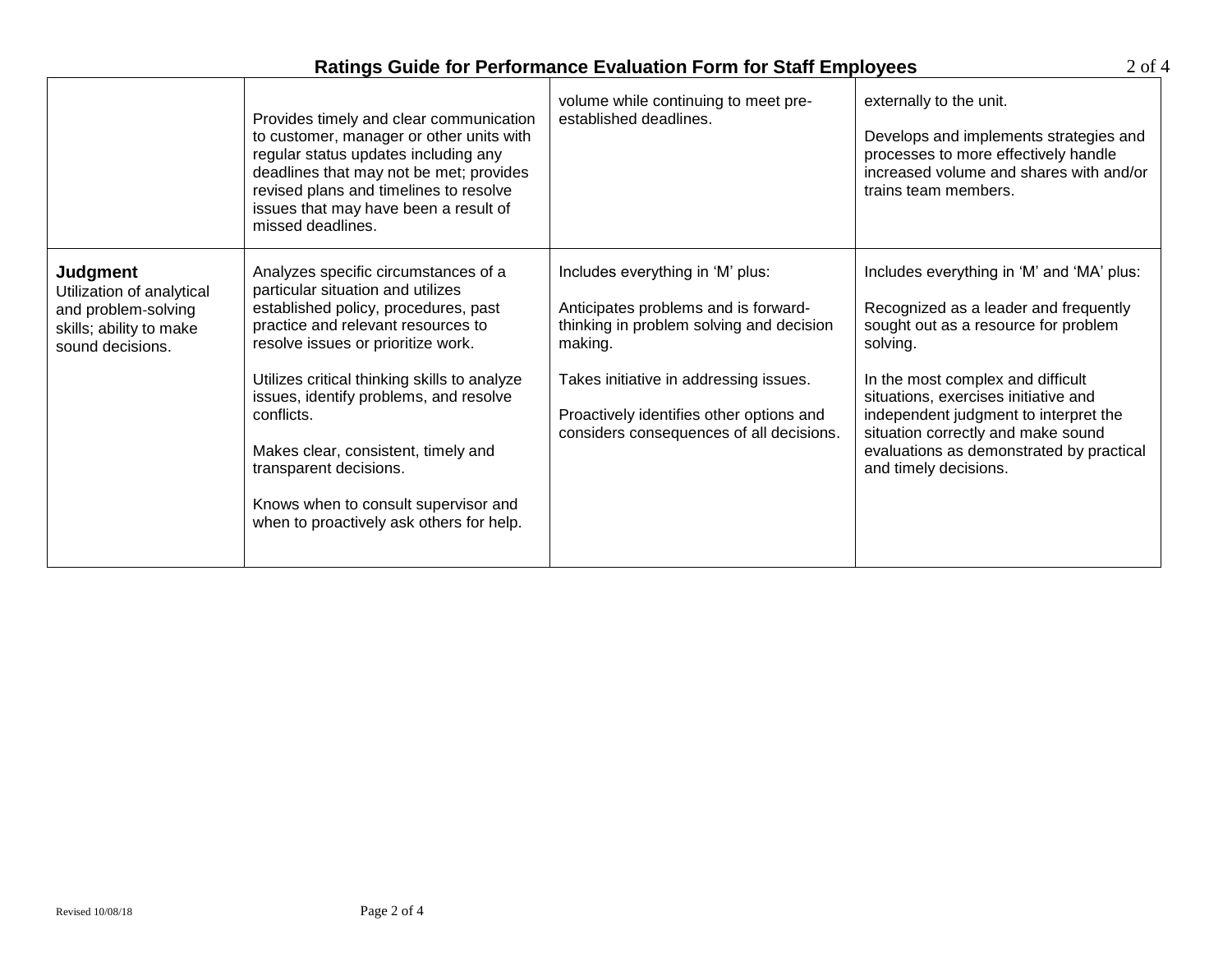| <b>Ratings Guide for Performance Evaluation Form for Staff Employees</b> |  |  |
|--------------------------------------------------------------------------|--|--|
|--------------------------------------------------------------------------|--|--|

3 of 4

| <b>Communication</b><br>Effectiveness in verbal<br>and written<br>communications as well<br>as effective active<br>listening skills. Responds<br>clearly and directly in a<br>timely manner.                                                       | Responds to colleagues in a timely<br>manner and communicates out of office<br>notifications to direct colleagues as<br>appropriate.<br>Communicates clearly, both verbally and<br>in writing with all levels.<br>Uses active listening skills to engage with<br>others.<br>Proactively follows up on<br>requests/emails/voicemails until issue(s)<br>is resolved. | Includes everything in 'M' plus:<br>Is an excellent communicator both orally<br>and in writing.<br>Develops tools and resources to aid<br>customers and colleagues to achieve<br>operational goals; assists with presenting<br>materials to customer departments. | Includes everything in 'M' and 'MA' plus:<br>Is a role model in communicating the<br>appropriate message and using the most<br>effective communication methodology.<br>Independently researches and prepares<br>well drafted proposals of options and<br>effectively articulates solutions for<br>customers. |
|----------------------------------------------------------------------------------------------------------------------------------------------------------------------------------------------------------------------------------------------------|--------------------------------------------------------------------------------------------------------------------------------------------------------------------------------------------------------------------------------------------------------------------------------------------------------------------------------------------------------------------|-------------------------------------------------------------------------------------------------------------------------------------------------------------------------------------------------------------------------------------------------------------------|--------------------------------------------------------------------------------------------------------------------------------------------------------------------------------------------------------------------------------------------------------------------------------------------------------------|
| Stewardship &<br><b>Managing Resources</b><br>Demonstrates<br>competence,<br>accountability, discretion,<br>and sound judgment in<br>managing resources.                                                                                           | Demonstrates accountability and<br>discretion in managing University<br>resources, including budget, travel,<br>staffing, recycling, supplies, time<br>management.<br>Manages risks appropriately.                                                                                                                                                                 | Includes everything in 'M' plus:<br>Participates in and implements strategies<br>to achieve operational efficiencies.<br>Recommends new ideas to save<br>resources, including budget, travel,<br>staffing, recycling, supplies, and time<br>management.           | Includes everything in 'M' and 'MA' plus:<br>Is a role model to others in wisely<br>managing University resources.<br>Expertly acquires, maintains and<br>manages financial and capital assets to<br>ensure maximum productive use of<br>University resources.                                               |
| Professionalism<br>Competent, accountable,<br>reliable, and responsible<br>in work habits; interacts<br>positively and<br>collaboratively with all<br>colleagues, faculty,<br>students, patients,<br>visitors, business partners<br>and customers. | Consistently identifies customers' needs<br>and establishes ongoing communications<br>to resolve concerns and/or service<br>problems promptly and appropriately.<br>Builds effective working relationships with<br>customers and colleagues.                                                                                                                       | Includes everything in 'M' plus:<br>Proactively anticipates customer needs<br>and concerns, working collaboratively to<br>achieve shared goals.                                                                                                                   | Includes everything in 'M' and 'MA' plus:<br>Delivers outstanding results when<br>working with customers, modeling best<br>practices.<br>Demonstrates advanced knowledge and<br>judgment when working with customers.                                                                                        |